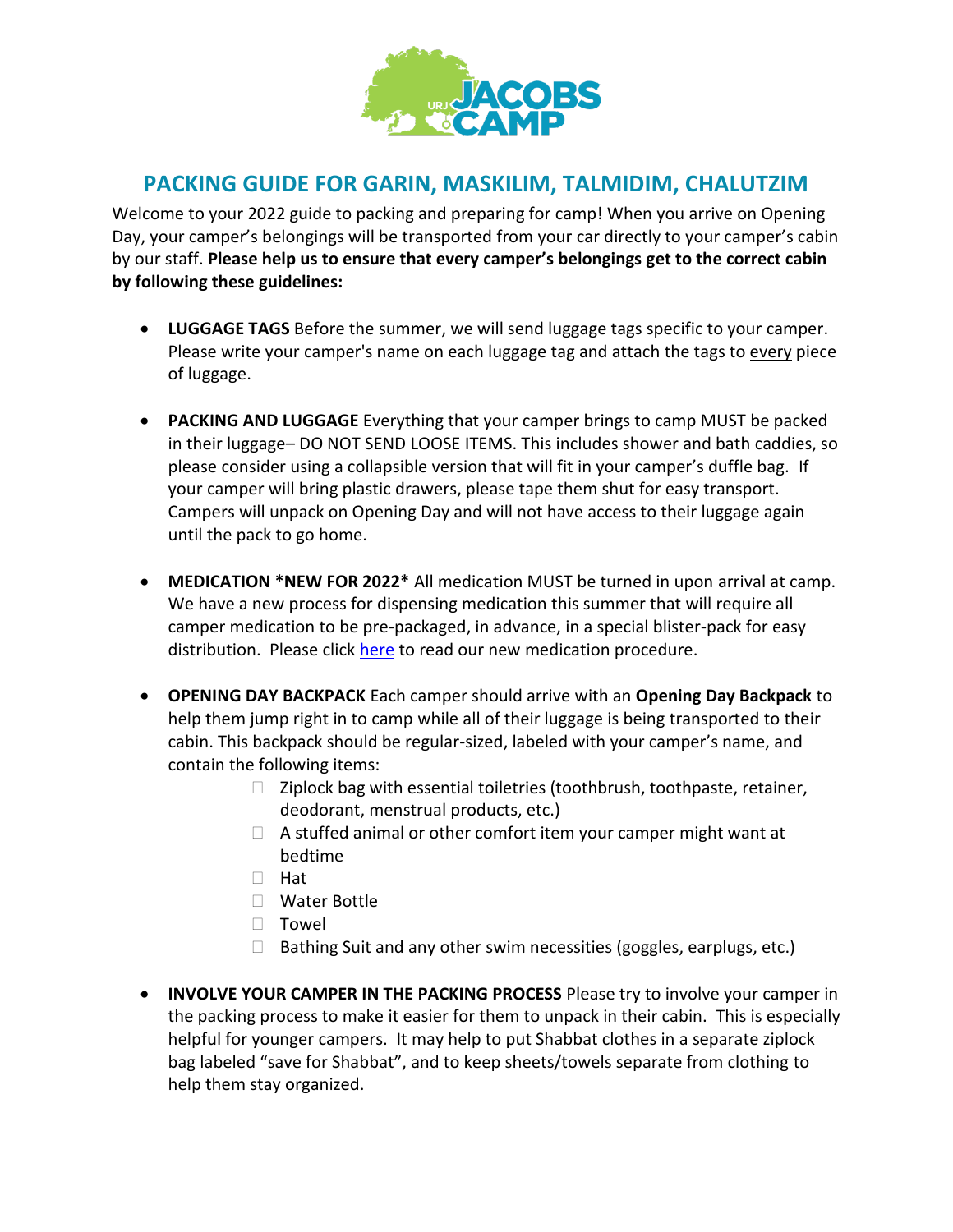

# **PACKING LIST FOR GARIN, MASKILIM, TALMIDIM, CHALUTZIM \*\*PLEASE LABEL FULL NAME ON ALL CAMPER BELONGINGS \*\***

#### **Clothing and Shoes**

- 10-14 short-sleeved shirts/t-shirts
- 10-14 pairs of shorts
- 1 pair of jeans or long pants
- 1 sweatshirt or long-sleeved shirt
- 14 pairs of underwear
- 12-14 pairs of socks
- 1 lightweight raincoat or poncho
- 2-3 pairs of pajamas
- 2-4 swimsuits
- 1 hat or baseball cap
- 1 set of old clothes for messy night (shirt, shorts, socks)
- 1 pair of sneakers (may want to send an extra for messy night)
- 1 pair of "lake shoes" or water sandals with straps such as Tevas or Chacos
- 1 pair of lip flops or shower/pool sandals

### **Shabbat Clothing**

- 1-2 white shirts, tops or dresses
- 1-2 white or light kahki shorts or skirts

#### **Toiletries**

- Hairbrush and hair ties, if needed
- Body wash/soap
- Shampoo and conditioner
- Sunscreen
- Bug Spray
- Box of tissues
- 1 shower bucket to hold shampoo, conditioner and body wash
- 1 bathroom bucket to hold toothbrush, toothpaste, hair brush, etc.

### **Luggage and Backpacks**

- Duffle bag or other luggage to fit all of camper's belongings
- Backpack for daily use (Same as the Opening Day backpack.)

#### **Bedding and Linens**

- 4 bath towels
- 2 washcloths, if needed
- 3 pool towels
- 1 blanket/comforter
- 2 twin fitted sheets
- 2 twin flat sheets
- 2 pillow cases
- 1 pillow
- 2 laundry bags marked with camper's name
- 1 Sleeping Bag

#### **Writing Home**

- 10+ stamped envelopes/postcards or more depending on how often your camper will want to write letters (place in zip lock bag to keep moisture out)
- Stationery, pens, and a container to keep these items organized

### **Optional Items**

- Plastic drawers and/or hanging organizer (see camper storage info below)
- Plastic cup or extra water bottle for beside bed
- Inexpensive Camera
- Music Player (please see our electronic device policy)
- Extra eyeglasses
- Sunglasses
- Tape for hanging photos
- Bandana
- Bathrobe
- Musical instruments, if your camper would like to perform at camp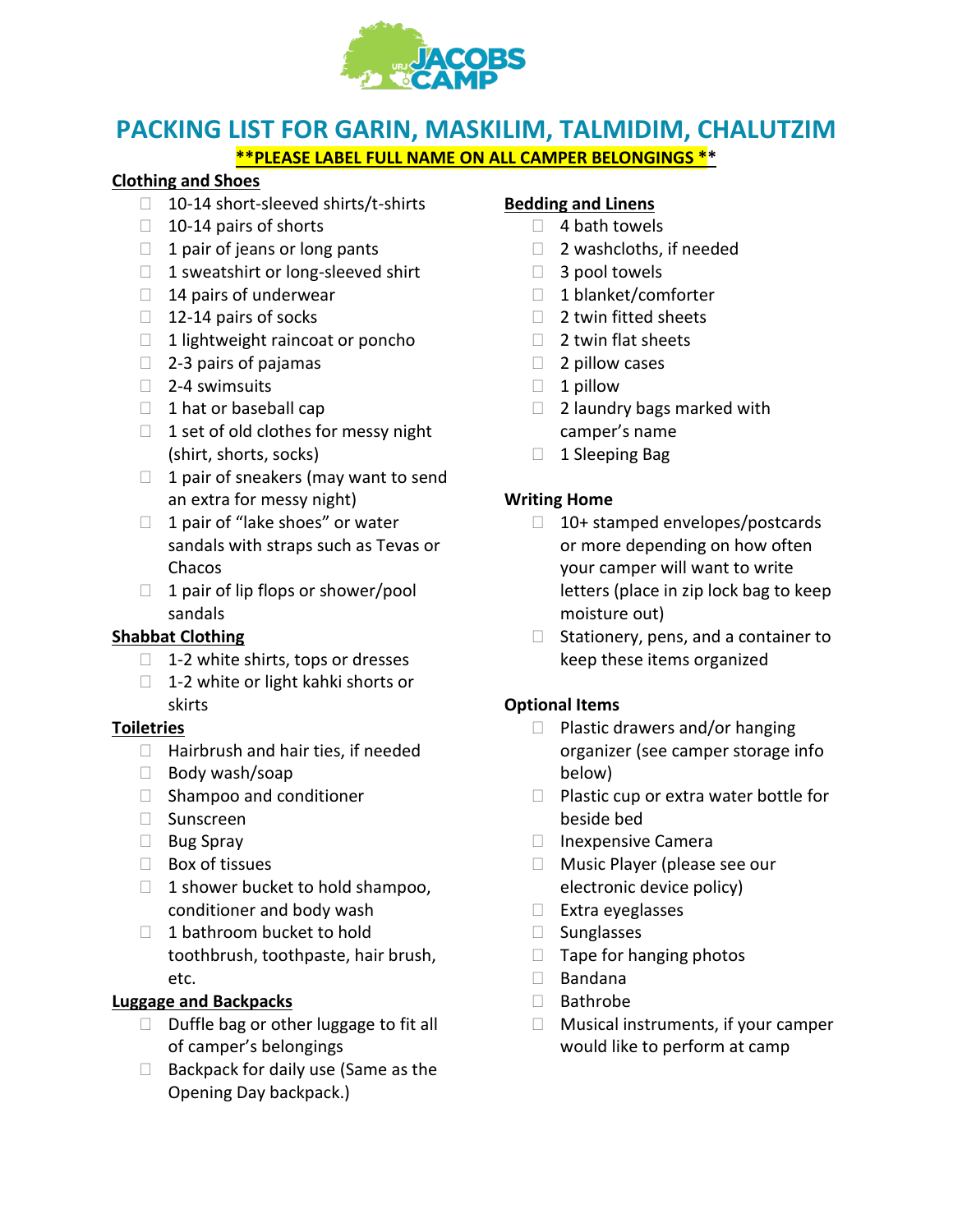

### **TIPS AND SUGGESTIONS FROM EXPERIENCED PARENTS**

The Jacobs Camp Parent Advisory Council has created the following list of packing tips and **optional** items to consider. All links and items mentioned are just suggestions.

- Many families use plastic drawers [to pack their children's clothing](https://www.target.com/p/3-drawer-medium-cart-white-room-essentials-8482/-/A-75666886#lnk=sametab) (they don't have to be unpacked!). They MUST be taped closed for easy transport. Plastic drawers can fit in the taller cubby space (check the drawer dimensions and reference the cubby dimensions to confirm) or at the end of camper bunk beds.
- **[Hanging Shelves/Organizer](https://www.target.com/p/6-shelf-hanging-closet-organizer-gray-room-essentials-8482/-/A-14914512#lnk=sametab)** These help to utilize the larger cubby space and collapse for ease of packing
- A [bedside caddy](https://www.amazon.com/Sugaroom-Bedside-Storage-Organizer-Hospital/dp/B07PVN1JQQ/ref=sr_1_5?keywords=Loft+Bed+Accessories&qid=1644953603&sr=8-5) can be helpful for top bunk campers
- Place Messy Night clothing in a ziplock bag, labeled as "Messy Night." These clothes will get so disgusting, so don't send anything you ever want to see again! If your child has an old pair of sneakers that can be thrown away, it is a good idea to place those in the bag, too.
- Bath mat Experienced parents highly recommend sending a small bath mat your camper can place next to their bed to wipe off feet before getting in bed.
- Camera suggestions: old digital camera you aren't using anymore, Instax Polaroid with enough film, disposable camera, etc. Make sure the camera is labeled, and don't send anything to fancy that could get broken or lost.
- Rest Hour activities Many campers enjoy crossword puzzles, books, drawing paper/notebook, stickers, markers, a deck of cards, small card games, and friendship bracelet string, nail polish, etc. Don't go overboard, but a few of these items can be fun.
- [Book light](https://www.amazon.com/LuminoLite-BK-07-Rechargeable-Weight-Bookworms/dp/B077D8QXST/ref=sr_1_4_sspa?crid=1LSSP8RMXVZ1G&keywords=book+light+for+reading+in+bed&qid=1644954349&sprefix=book+light%2Caps%2C264&sr=8-4-spons&psc=1&spLa=ZW5jcnlwdGVkUXVhbGlmaWVyPUFFS0dLUzhMNUUxMzkmZW5jcnlwdGVkSWQ9QTAwNDk0OTVJMkJEOFozMldKNEkmZW5jcnlwdGVkQWRJZD1BMDkxODc4MDJNVEJHQU1KMFBHQ1Amd2lkZ2V0TmFtZT1zcF9hdGYmYWN0aW9uPWNsaWNrUmVkaXJlY3QmZG9Ob3RMb2dDbGljaz10cnVl) for campers who enjoy reading before bed
- [Lap desk](https://www.amazon.com/LapGear-Essential-Lap-Desk-Laptop/dp/B076DPT7WD/ref=sr_1_18_sspa?crid=2K4EF6GU7U8BJ&keywords=lap+desk+for+bed&qid=1644954560&sprefix=lap+desk%2Caps%2C313&sr=8-18-spons&psc=1&spLa=ZW5jcnlwdGVkUXVhbGlmaWVyPUExR09UR0gwUlVNUFpRJmVuY3J5cHRlZElkPUEwNTkyNzMwMkdHRDhTRTQ2NVc5WSZlbmNyeXB0ZWRBZElkPUEwNzExNTE3M0lONDUySktaUU85MyZ3aWRnZXROYW1lPXNwX210ZiZhY3Rpb249Y2xpY2tSZWRpcmVjdCZkb05vdExvZ0NsaWNrPXRydWU=) for writing letters during rest hour.
- 1-2 Hooks-- [the kind that go over a door](https://www.amazon.com/mDesign-Plastic-Hanging-Organizer-Clothing/dp/B01N2494ZB/ref=sr_1_1_sspa?crid=2C1KSRGHEGIND&keywords=over+door+hooks+plastic&qid=1644949904&sprefix=over+door+hooks+plastic%2Caps%2C264&sr=8-1-spons&psc=1&spLa=ZW5jcnlwdGVkUXVhbGlmaWVyPUExQldMUzYxODYwWVhNJmVuY3J5cHRlZElkPUEwNDU4NTU1MzM4M1oxQklSTVJWVyZlbmNyeXB0ZWRBZElkPUEwMTQzOTgwSlZUREhQVjdCUkZQJndpZGdldE5hbWU9c3BfYXRmJmFjdGlvbj1jbGlja1JlZGlyZWN0JmRvTm90TG9nQ2xpY2s9dHJ1ZQ==) these are great for hanging wet towels and swimsuits, and can be hung on the front of the bunk bed.
- Green, red, blue, and yellow shirt/shorts/spirit items for Maccabiah. You will not know what color team your camper will be on prior to camp, but campers will share with one another so everyone has the right color for their team.
- Pre-printed mailing labels/envelopes so your child can write to family and friends
- Clock for next to bed
- Extra hand soap for the cabin bathroom
- College t-shirts
- The Dollar Store/Dollar General/Dollar Tree can be a great cost-efficient source for rest hour items, hooks, bathmats, shower caddy, etc.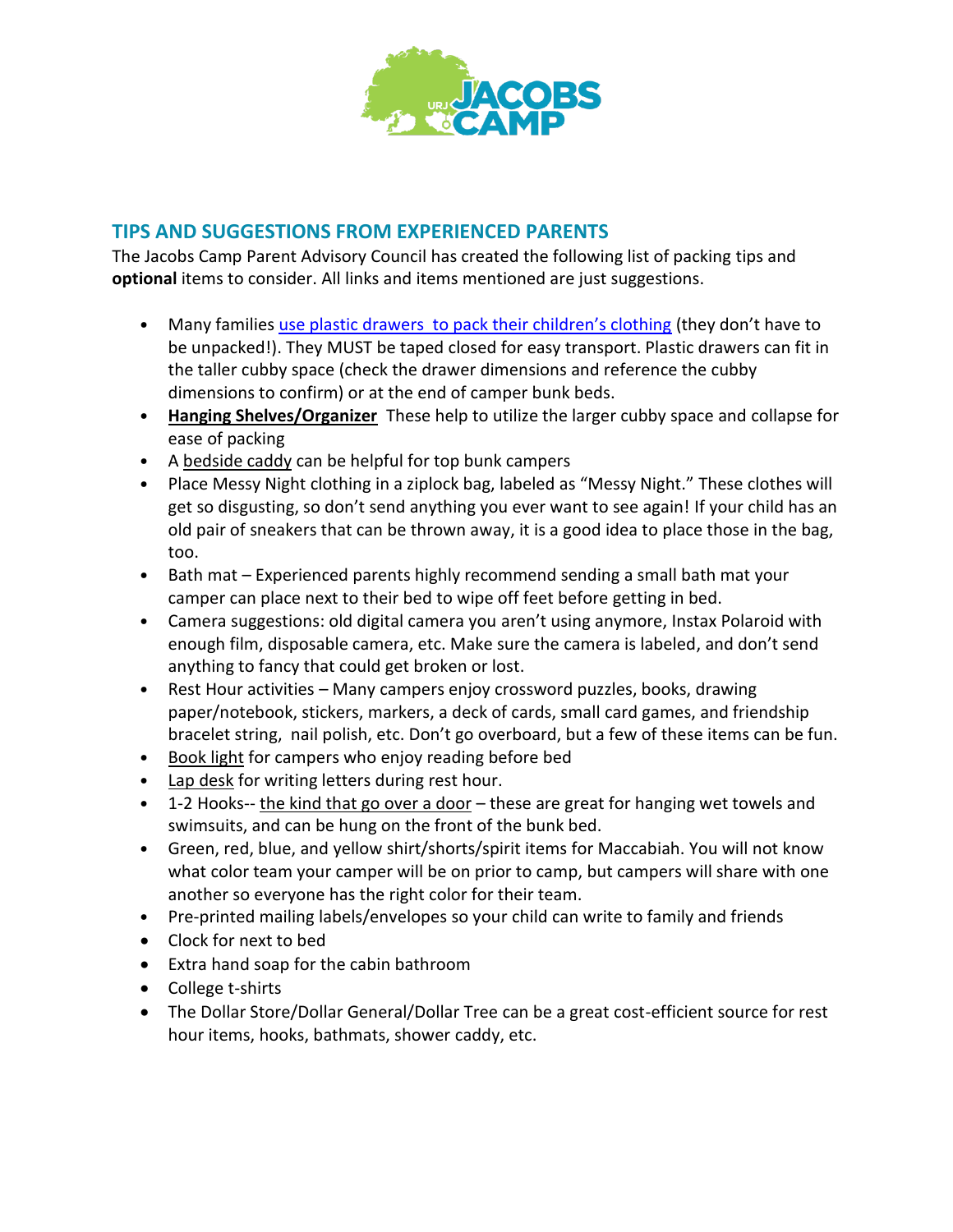

# **Camper Cabin Storage Space**

Each camper will have a set of cubbies in the cabin and in the bathroom to store their belongings with the following dimensions:





**Bathroom Cubbies** 

Many families send these **optional** [plastic](https://www.target.com/p/3-drawer-medium-cart-white-room-essentials-8482/-/A-75666886#lnk=sametab)  [drawers](https://www.target.com/p/3-drawer-medium-cart-white-room-essentials-8482/-/A-75666886#lnk=sametab) which fit inside the the cubbies or in front of bunk beds:

Some families also send these **optional** [hanging closet organizers](https://www.target.com/p/6-shelf-hanging-closet-organizer-gray-room-essentials-8482/-/A-14914512#lnk=sametab), which fit in the tall cubby space: